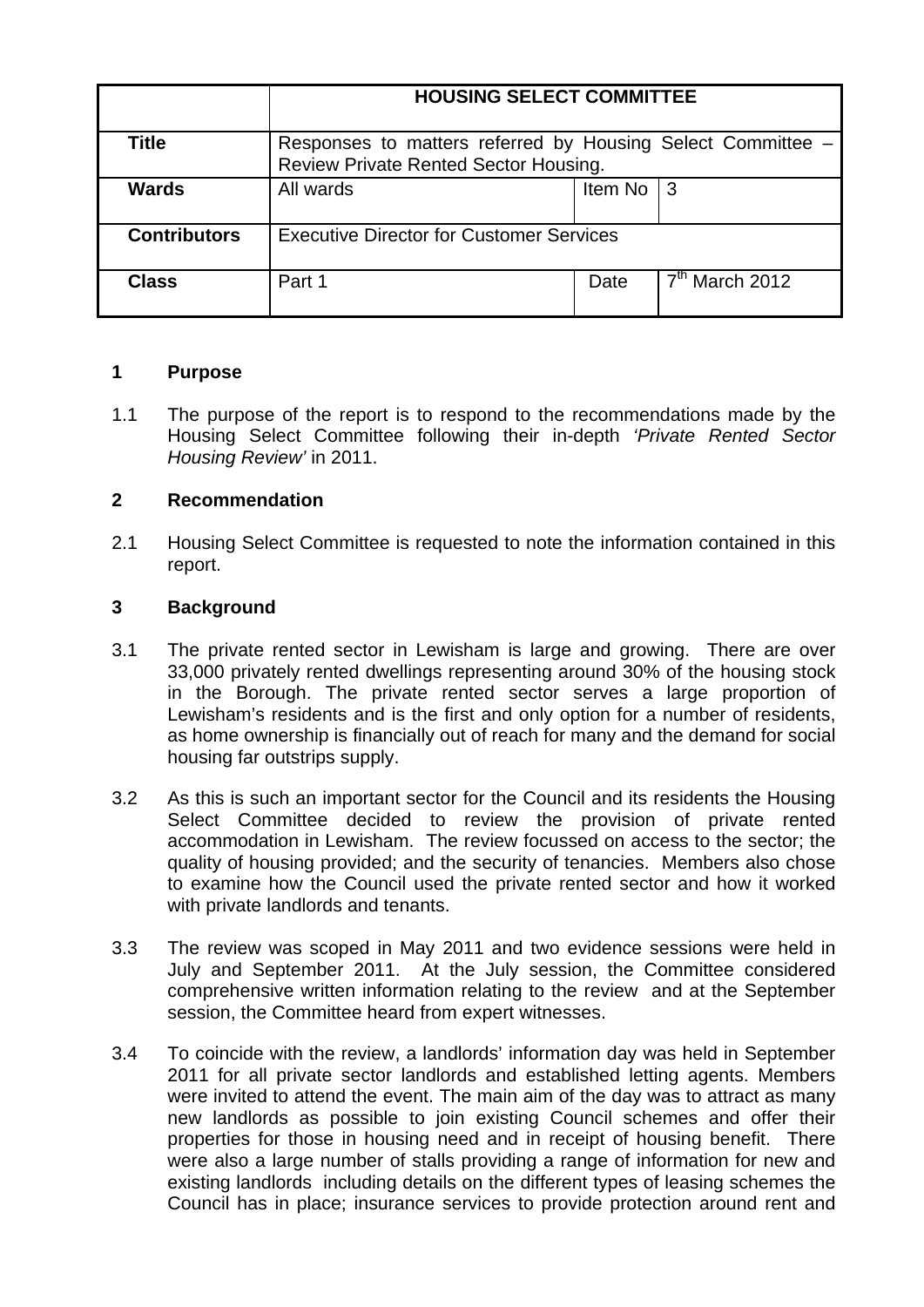damage; and landlord accreditation schemes. This event, and a later event targeted at Lewisham Homes Leaseholders who rent our their homes privately, were successful in attracting over 100 landlords. It is anticipated that events such as these will be repeated in the future.

- 3.5 The Housing Select Committee concluded its review and agreed its recommendations in November 2011. The following report summarises the recommendations made and updates on current progress. The Committee will be updated regularly as progress is made in relation to the recommendations.
- **4 Responses to the recommendations of the Housing Select Committee's review into Lewisham's Private Rented Sector**
- 4.1 **The Housing Select Committee welcomes the potential development of a single unit within the Council to deal with all private rented sector housing in the borough. The services that this unit will be able to provide to private sector tenants requiring advice and assistance should be well publicised. Consideration should also be given to setting up a users forum, to allow private tenants to provide feedback to the unit on their experiences of privately renting and help shape the services provided by the new unit.**
- 4.2 Response A Private Rented Sector Project has now been established to take forward the work associated with setting up the new Unit/ Lewisham's Social Lettings Agency. The project brings together colleagues from Environmental Services, Building Control, Private Sector Leasing, Hostels, and functions such as Fresh Start, Rent Incentive Scheme for homeless Prevention and Discharge, Procurement in the private sector etc.
- 4.3 The aim of the project is to bring together the full range of services associated with the private rented sector. Work has already commenced in assessing current practices and taking advantage of new initiatives to ensure that private sector tenants have access to the best information and advice available.
- 4.4 Initial work has also involved tightening up the Council's arrangements for leasing private sector units to meet the demand for social housing. In particular the management of voids has improved to ensure that the flow of properties to meet demand is maximised.
- 4.5 As the new unit evolves the longer term objectives of securing good quality supply for households, better availability of advice and guidance and a constructive relationship with a wider range of landlords will be achieved.
- 4.6 The unit will also monitor the impact of Welfare Reform on tenants renting in the sector and on recent changes in the supply of housing.
- 4.7 A Users Forum will be set up. The Quality Team will consider the best medium which is likely to include an online facility.
- 4.8 **The Housing Select Committee fully supports the establishment of a "social lettings agency", either for Lewisham or sub regionally, and asks to be kept updated on all progress made in relation to this.**
- 4.9 Response The Housing Select Committee will be kept updated on the work of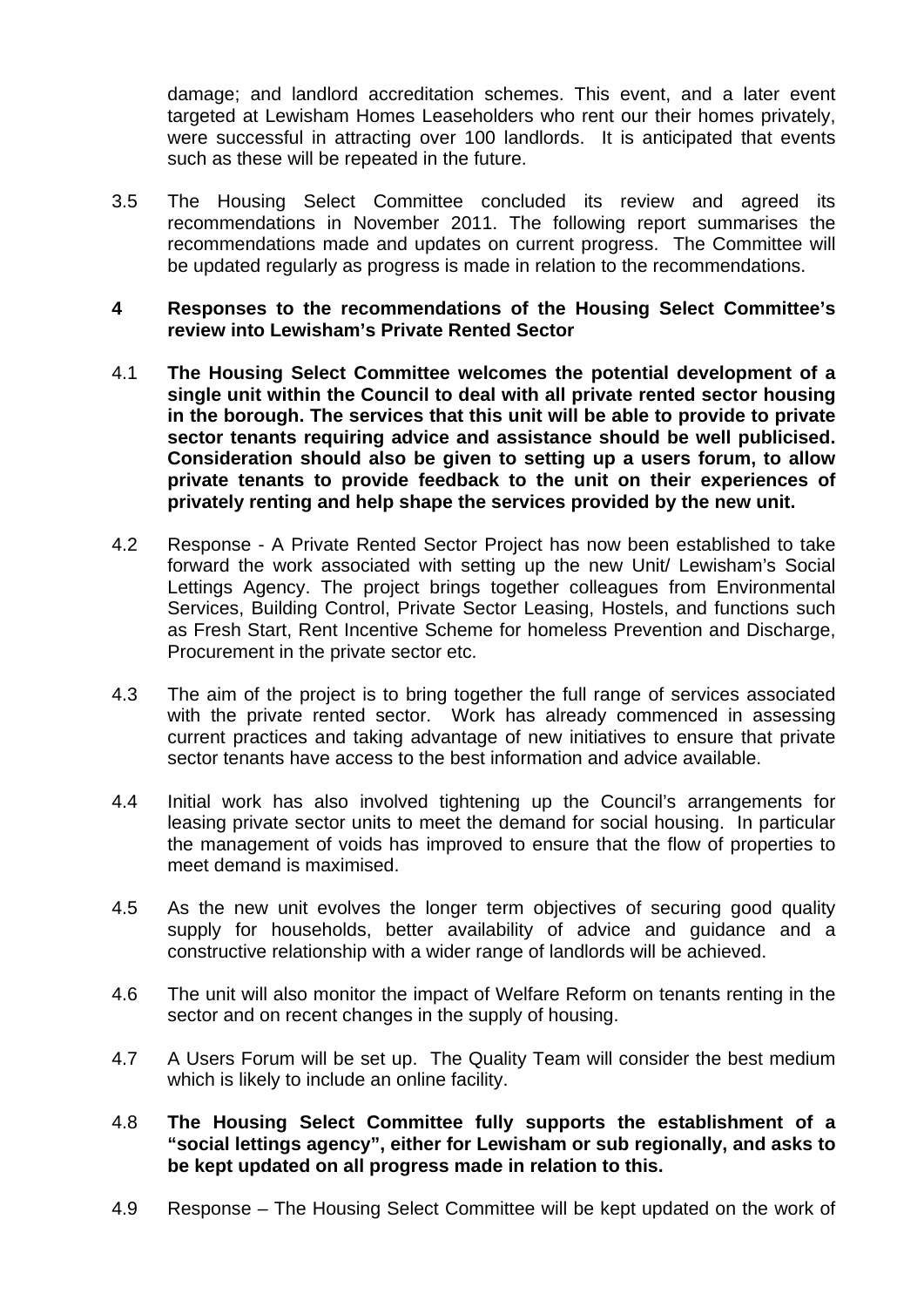the PRS unit. It is intended that the Unit will be Lewisham's "Social Lettings Agency".

#### 4.10 **Regular " landlord information days" should be held by the Council, with smaller landlords in particular encouraged to attend, to ensure that local landlords are aware of their legal rights and responsibilities.**

- 4.11 Response One of the key priorities for the current PRS project is to look at how we currently communicate with landlords and how this can be developed into the future using the full range of technologies available to us. We are working to make sure that we have the right level of advice and support available for new and existing landlords. We are in the initial stages of developing a landlords' website and plan to build on the two successful Landlords days held in the autumn of 2011. We are also in early discussions with staff through the PRS project to look at starting regular Landlords Business Forums, which are smaller more regular events supporting landlords as small businesses, but before these are launched we have started to re-look at the current temporary accommodation products offered by the Council to ensure we remain competitive. Additionally Lewisham will continue to support South East London Housing Partnership's Landlords day, which are held in Lewisham's Civic Centre annually.
- 4.12 **The proposals being taken forward by the Mayor of London, in partnership with London Councils, for the introduction of a 'Decent Homes' kitemark scheme for the private rented sector should be supported. If introduced, acquiring the kitemark should be compulsory for all landlords used by the Council via the PSL, RIS, Fresh Start schemes.**
- 4.13 Response The Mayor of London is proposing to introduce a single badge of accreditation for London landlords and lettings agents. The aim is that the scheme will result in an increase of 100,000 accredited landlords across London by 2016. To incentivise landlords it is proposed to explore how accreditation can be linked to funding for landlords to bring their properties up to standard, or for direct payment of Housing Benefit to landlords again being conditional upon accreditation. Officers have already met with the GLA and London Councils officers to discuss these proposal. It is currently being proposed that the kitemark be awarded to properties rather than to landlords thereby enabling prospective tenants to quickly see which properties across the sector meet minimum standards. Lewisham is keen to become a pilot borough and will be developing a quality standard as part of the new unit.

#### 4.14 **The Council should consider whether Lewisham should adopt an "additional licensing scheme" for Houses in Multiple Occupation ("HMOs") to drive up standards and tackle anti-social behaviour.**

- 4.15 The setting up of an additional licensing scheme is resource intensive. It involves researching and collating the evidence to provide for a business case for the discretionary scheme and will involve carrying out an extensive consultation exercise. With general consent, the government requires that this consultation must last for a minimum of ten weeks.
- 4.16 Also the CLG has given the following guidance on the reasons for introducing a licensing scheme in a given area: 'A significant proportion of HMOs are poorly managed and cause, or could cause, problems to occupiers or the public. The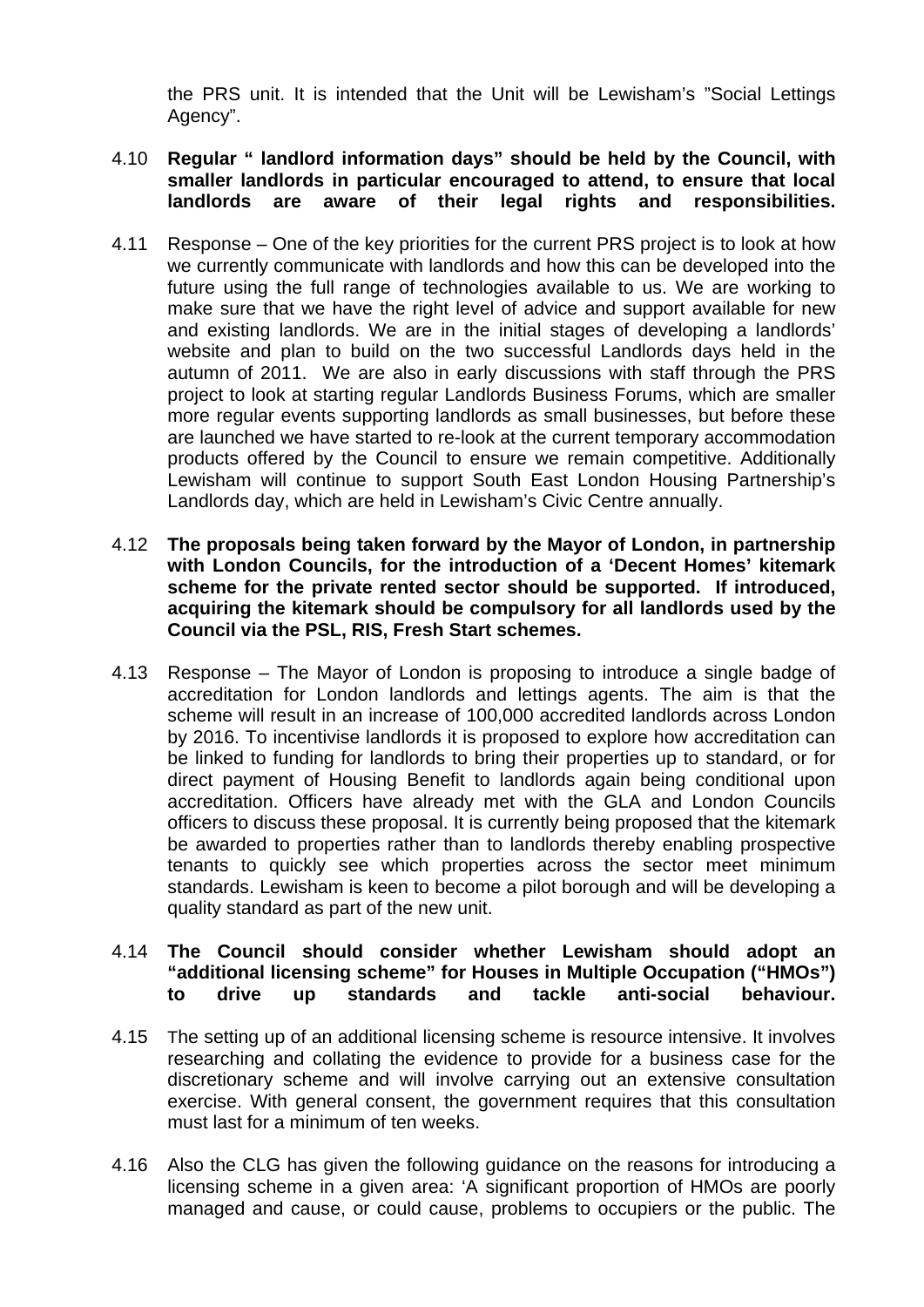problems will include at least one of the following: Poor external conditions affecting the local environment, spatial overcrowding, insufficient kitchen and bathroom facilities, anti-social behaviour affecting other residents or the local community, poor management or bad practice by the landlord affecting the tenants.

- 4.17 So, evidence would need to be gathered to demonstrate that there are areas of problem HMOs that could be addressed by implementing an additional licensing scheme in conjunction with other methods. It is possible for schemes to be legally quashed if proper procedures are not followed. Officers will investigate whether grounds for such a scheme exist in Lewisham and shall report back accordingly.
- 4.18 In the meantime, in addition to the Council's regulatory role in taking enforcement action in relation to hazards under the HHSRS, the Council also has successfully implemented the licensing of HMOs under the mandatory scheme and to date 192 HMOs providing a home for 1,777 people in 1,610 households, have been licensed. Mandatory licensing applies to larger HMOs, which present a greater fire risk, that are 3 or more storeys high and have five or more people. Each licence specifies the maximum number of people who may live in the HMO and includes conditions relating to:- gas and electrical safety, suitable provision of fire resistant furniture, provision of smoke alarms and requirements about there being a proper tenancy agreement.
- 4.19 Action is being taken to increase the number of licensed HMOs.
- 4.20 **The London Landlord Accreditation Scheme (LLAS) should be promoted and made compulsory for all landlords used by the Council via the PSL, RIS, Fresh Start schemes and landlords used to provide emergency temporary accommodation.**
- 4.21 The accreditation scheme is promoted vigorously and officers will continue to do so. Officers will look at all possible methods of encouraging landlords to obtain accreditation and this will be kept under review.
- 4.22 A marketing stall in a prime location was made available to LLAS at last year's Lewisham Landlords Day. Literature from the LLAS is made available to landlords. Officers have helped facilitate training venues for LLAS accreditation training days and have spoken at these events and promoted the days to Lewisham landlords. Officers have also helped LLAS stalls at London Landlord Day events.
- 4.23 We currently have 263 (Nov 11) LLAS landlords approved in Lewisham. This has increased by 20% over the past year.
- 4.24 **The Council should consider whether there is sufficient provision in the borough for legal and housing advice for tenants, and keep this issue under review, particularly in the light of cuts to Legal Aid. The Council should investigate ways in which information about local landlords and lettings agents and the services they deliver, including the fees they charge, can be made publically available.**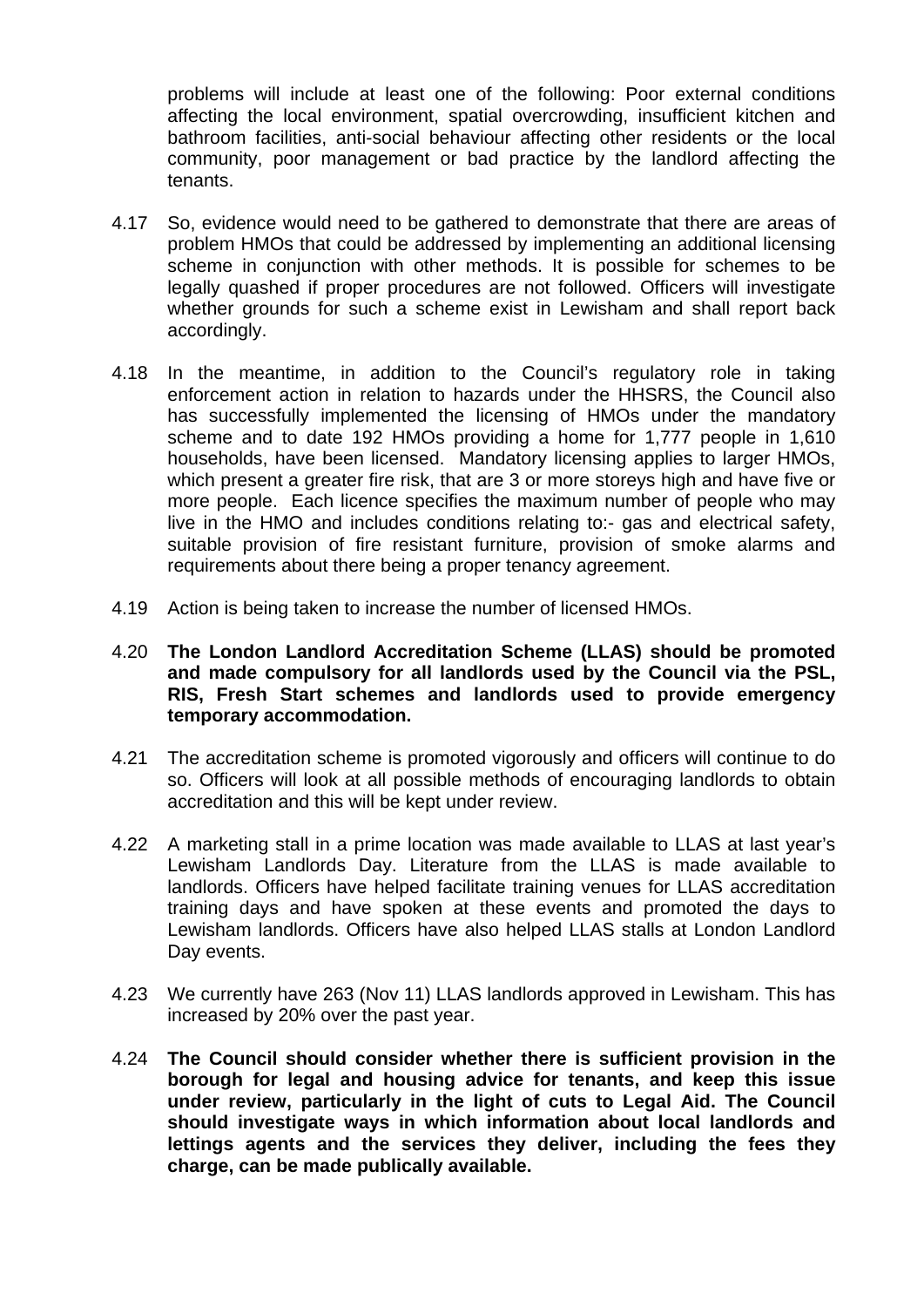- 4.25 Legal aid funding currently supports one free housing advisory post in Lewisham. The Government's proposed cuts in legal aid funding could remove 50% of the housing advisory service in Lewisham which will need to be reconfigured. However Lewisham Council, through our private sector advisors, will continue to support the delivery of a free advice, case work and support service to assist all PRS tenants and landlords.
- 4.26 The council's team specialises in saving the homes of both private tenants and homeowners. Mortgage borrowers in difficulty can obtain support and advice from the team to negotiate solutions with their lenders to retain their home and to go to court with them and defend possession proceedings which are 99% successful. The team administers the Government's Mortgage Rescue Scheme.
- 4.27 Tenants experiencing harassment or illegal eviction are assisted by the team who negotiate and advise landlords wherever possible, using their legal powers to enforce landlord/tenant legislation where appropriate. The team obtains injunctions in the County Court against landlords where illegal evictions have taken place, ensuring tenants can re-occupy their homes and help in preventing further harassment.
- 4.28 The team are currently putting together a website to help all Lewisham's PRS residents and homeowners, linking them together, providing advice and services, plus links to a wealth of external resources, similar to the "Love Lewisham" site created by the Environmental team (http://www.lovelewisham.org/Reports).
- 4.29 **The Council should encourage landlords and lettings agents to carry out inductions for all new tenants (where the rights and responsibilities of the landlord and the tenant are outlined.) The provision of inductions should be made compulsory for all landlords (and lettings agents) used by the Council via the PSL, RIS and Fresh Start schemes.**
- 4.30 Response The Council will continue to work with landlords and lettings agents through landlords days and business forums to support and encourage improvements in the services they deliver for private sector tenants. Work is underway, led by our Tenants and Landlord Advice Services to improve the scope and quality of information available for all tenants. For those tenants who access the PRS through the Housing Options Centre or are rehoused into the Private Rented Leasing Scheme they will receive a comprehensive sign up and advice interview and support. If required there is also access to floating support if their needs are greater. The actual sign up process is being reviewed as part of the PRS project to ensure we are giving as much advice and support at the right time to tenants. The ability to police and enforce any requirement for PRS landlords or lettings agents to provide a tenant induction beyond our Council managed private sector leasing scheme is limited however the Quality Team will encourage and promote this approach and provide a landlord and tenant pack.

### 4.31 **A pocket guide to housing law should be produced and provided to local police who are often unaware of the legal framework around illegal evictions.**

As part of the PRS Quality project, officers will develop a summary housing law guide for local police. This will be available in web format so that it can be changed to ensure it keeps up to date. Advice will be sought from out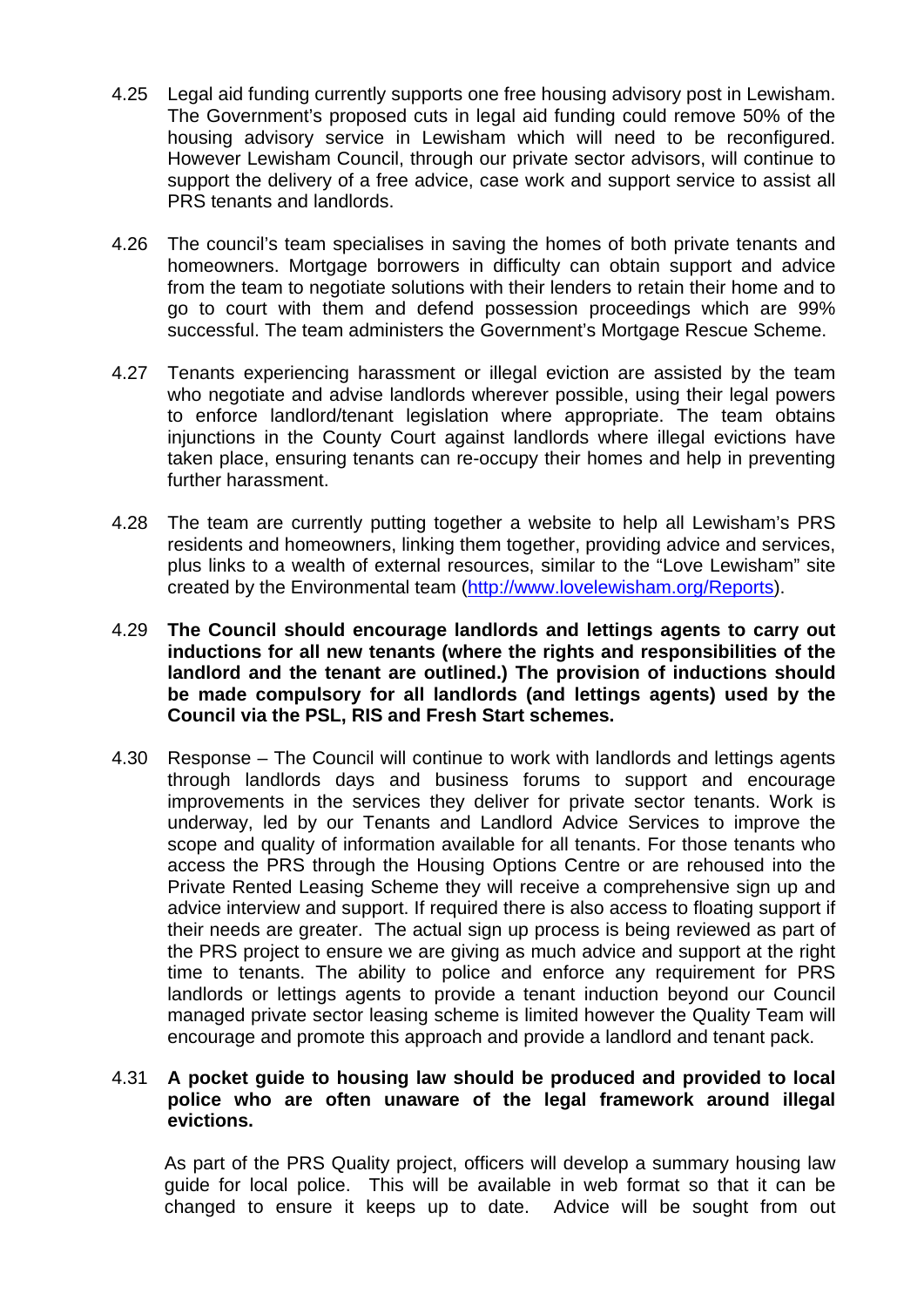Community Safety Team on the best way to link with police on the ground.

- 4.32 **The Committee supports the ongoing provision of the noise abatement service in its current form and believes there should be a single number for reporting Anti Social Behaviour in the Borough, regardless of tenure; and the information reported should be passed on to relevant housing providers or private landlords as appropriate.**
- 4.33 There are over four thousand private landlords in the Borough as well as a large number of RSLs. To provide a dedicated number and to staff such a service would be costly. It would also be difficult for those officers to provide a service across such a range of landlords' when it is the landlords responsibility to take the required action. However, officers will investigate the cost and feasibility of this and report back.
- 4.34 Meanwhile, there is guidance on the Lewisham website around the reporting of Anti Social Behaviour and advice that in an emergency situation the police should be called. The webpage contains contact details of the Community Safety Teams in Lewisham, along with contact details of our main housing providers. The current advice to private residents is to contact the Safer Neighbourhoods Teams.
- 4.35 **The Council should adopt a more proactive approach to enforcement and prosecution of the worst landlords, taking into account what is legally possible and with regard to the relative costs and benefits:**

**(a) The Council should consider escalating to enforcement action where landlords do not quickly respond to informal action in connection with poor housing conditions and disrepair; and to prosecution where they fail to respond to enforcement action and/or a landlord is known to be a serial offender. The council should aim to prosecute in all cases where landlords have illegally evicted tenants and the tenants have not been immediately readmitted to their homes following contact with the landlord by the council and/or a tenant has been unable to access their accommodation overnight.** 

**(b) The Council should ensure that sufficient resources are available to support prosecutions of rogue landlords, and should seek so far as possible to ensure that prosecution provides an effective remedy for tenants and for the community, in pushing for penalties that reflect the impact of the offence on the tenant or on the community. This may be achieved by way of a community or victim impact statement being prepared as part of the evidence given to the court or tribunal.** 

**(c) The Council should celebrate successful prosecutions of rogue landlords and publicise its successes in the local press and news media and in Lewisham Life (including the e-edition).**

4.36 The Council is always committed to taking enforcement action against any landlord who fails to meet the required standards. However this is always seen as a last resort because we make all efforts to work with landlords to improve services for their tenants. It is important to prioritise the immediate impact on tenants and if possible to improve the quality of housing by ensuring that both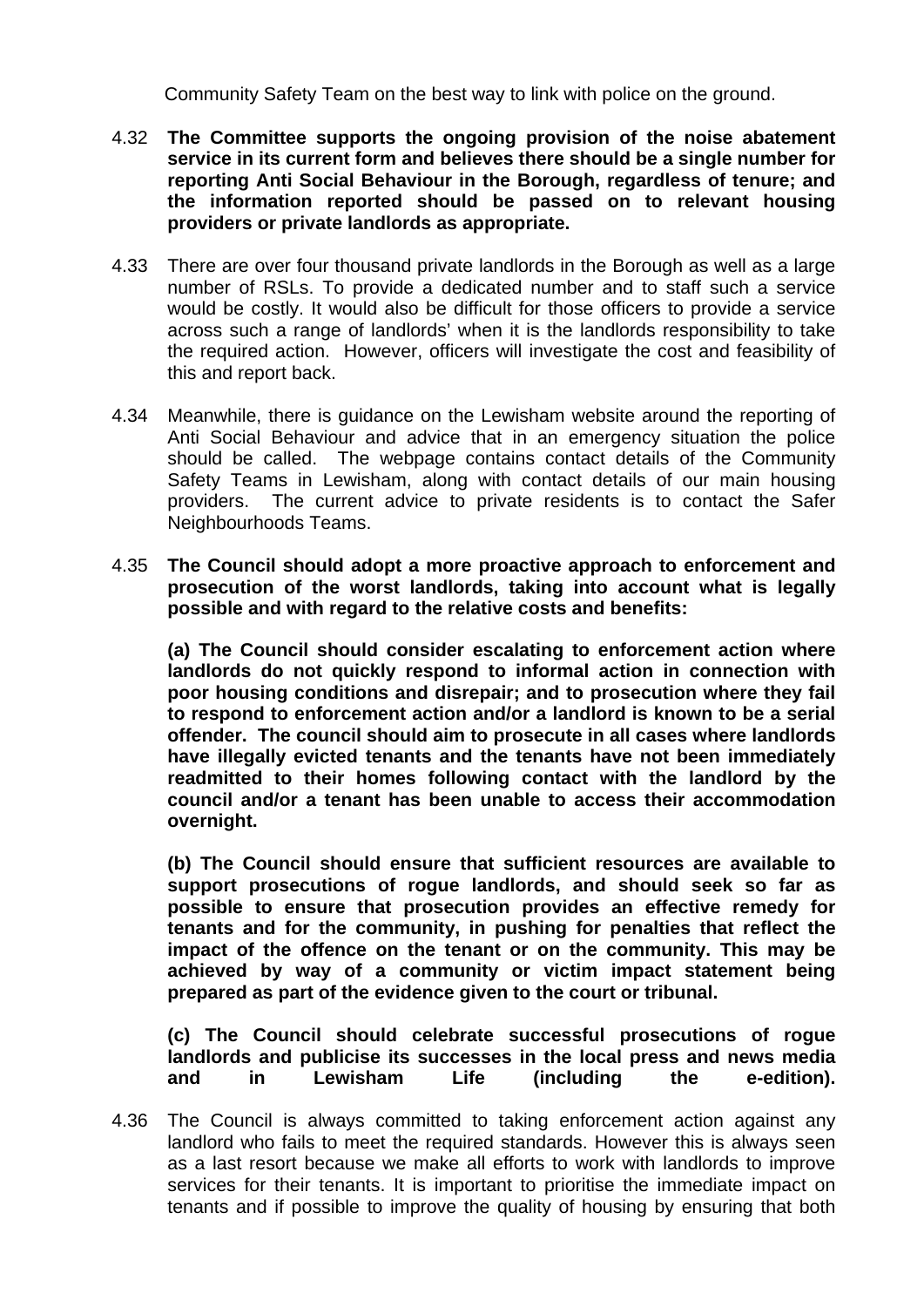tenants and landlords are given the best advice, either from Environmental Health Residential with regard to standards, or from our Housing Advice Service with regard to tenancy matters. As a result most referrals (97%) are resolved informally through the giving of advice. As part of the PRS project dealing with Quality we will be looking at existing best practice across the country and will introduce initiatives that help us better deal with all "rogue" landlords working in our Borough. We will combine this with a review of the current support for landlords.

- 4.37 There are a number of presentations to the Housing Options Centre as a result of harassment and alleged unlawful eviction. In response to these approaches the team take a proactive and direct approach, including seeking injunctions in the county court for re-instatement of unlawfully evicted tenants and return of personal possessions taken by the landlords.
- 4.38 In past cases significant publicity has been obtained in the local press and news media. We will exploit all opportunities to ensure Landlords are aware of the consequences of breaking the law and exploiting tenants. Resources are always limited but it is considered that enforcement (and/or prosecution) is a vital tool in ensuring compliance with the law. As such, an appropriate proportion of resources will be set aside for this eventuality.

### **5 Legal Implications**

5.1 The Constitution provides for Select Committees to refer reports to the Mayor and Cabinet, who are obliged to consider the report and the proposed response from the relevant Executive Director; and report back to the Committee within two months (not including recess).

### **6 Financial Implications**

- 6.1 The purpose of the report is to respond to the recommendations made by the Housing Select Committee following their in-depth *'Private Rented Sector Housing Review'* in 2011.
- 6.2 The response, in itself, does not give rise to any financial implications although should costs arise from the initiatives mentioned within the report will need to be contained within approved budgets.

### **7 Crime and Disorder implications**

7.1 There are no specific crime and disorder implications.

### **8 Environmental Implications**

8.1 There are no specific environmental implications.

### **9 Equality Implications**

9.1 If the new PRS units or "social lettings agency" moves forward an Equalities Analysis Assessment will be carried out and reported to Mayor and Cabinet.